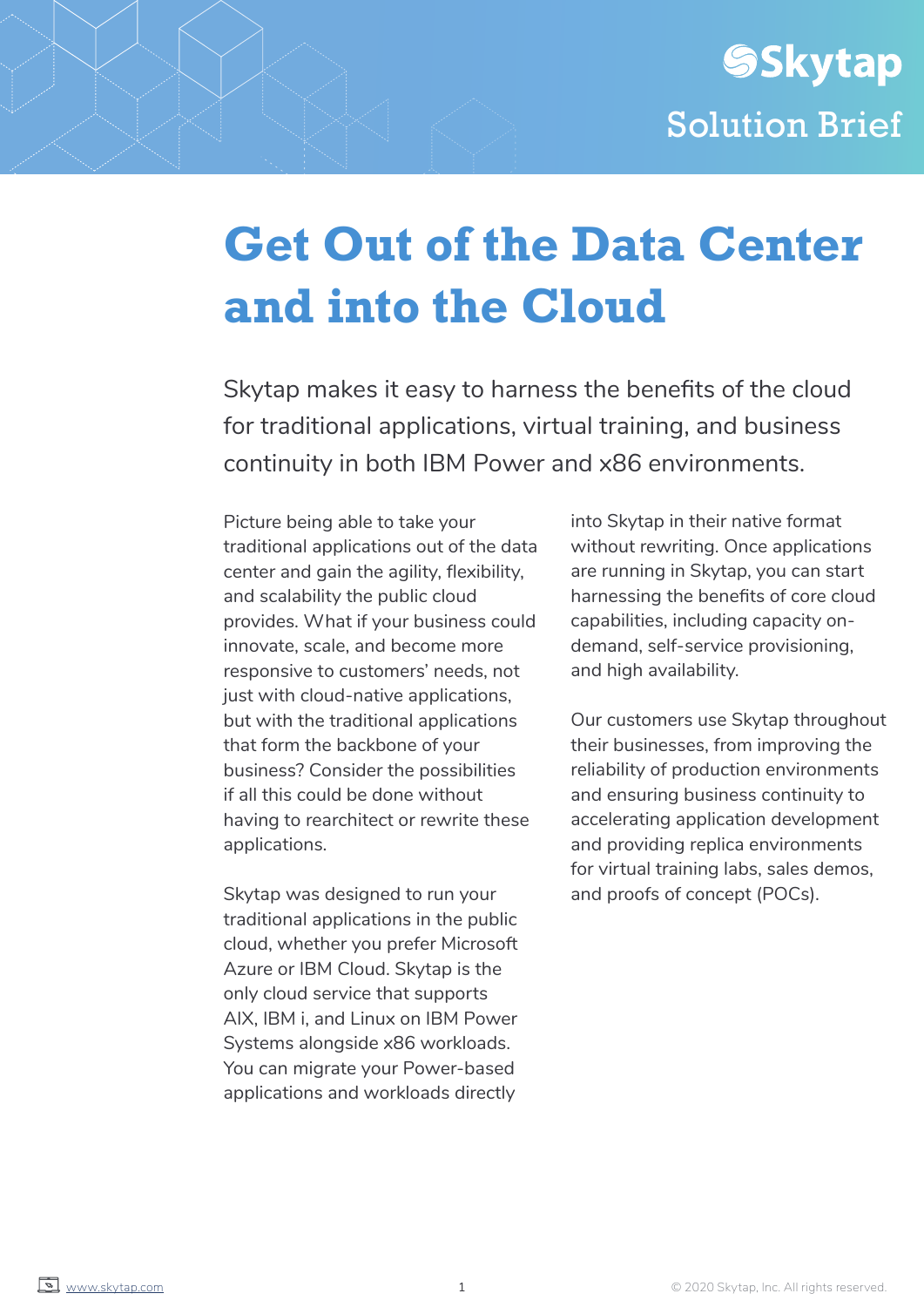# The Skytap Solution

Skytap functions like a software-defined data center (SDDC), providing the compatibility and simplicity your business needs to move traditional applications from on-premises data centers to a multi-cloud environment. It runs on IBM Power Systems hardware in Azure and IBM data centers, so that your organization can migrate and run applications natively in your cloud of choice.

Here's where Skytap can help:



## **Production and Disaster Recovery**

Data center hardware continues to become more powerful, but it's also more expensive to keep up to date. Skytap helps reduce or eliminate investments in new hardware, data center facilities, and the staff needed to manage them. Once applications have been moved out of the data center and into the cloud, you can modernize them at your pace to improve functionality, reliability, and performance.

To ensure business continuity, use Skytap to provide high availability (HA) and faster, more automated disaster recovery (DR) for data center-based applications. Skytap's scalable architecture and powerful API allow you to continue using your existing on-premises HA, DR and backup tools natively in the cloud of your choice, while moving away from inefficient solutions like tape backup systems.



### **Application Development and Test**

Developers and testers in traditional software environments compete for finite physical resources. Dev and test systems often fail to accurately represent what's currently in production due to configuration drift. The result is infrequent, poor quality software releases and fragile applications.

Skytap provides replicas of production environments that your developers and testers can copy immediately and as often as desired, paving the way to agile development and a modern software development lifecycle (SDLC). Agile, along with the adoption of DevOps practices, improves business agility, drives innovation, and enables the continuous delivery of customerfacing applications and services.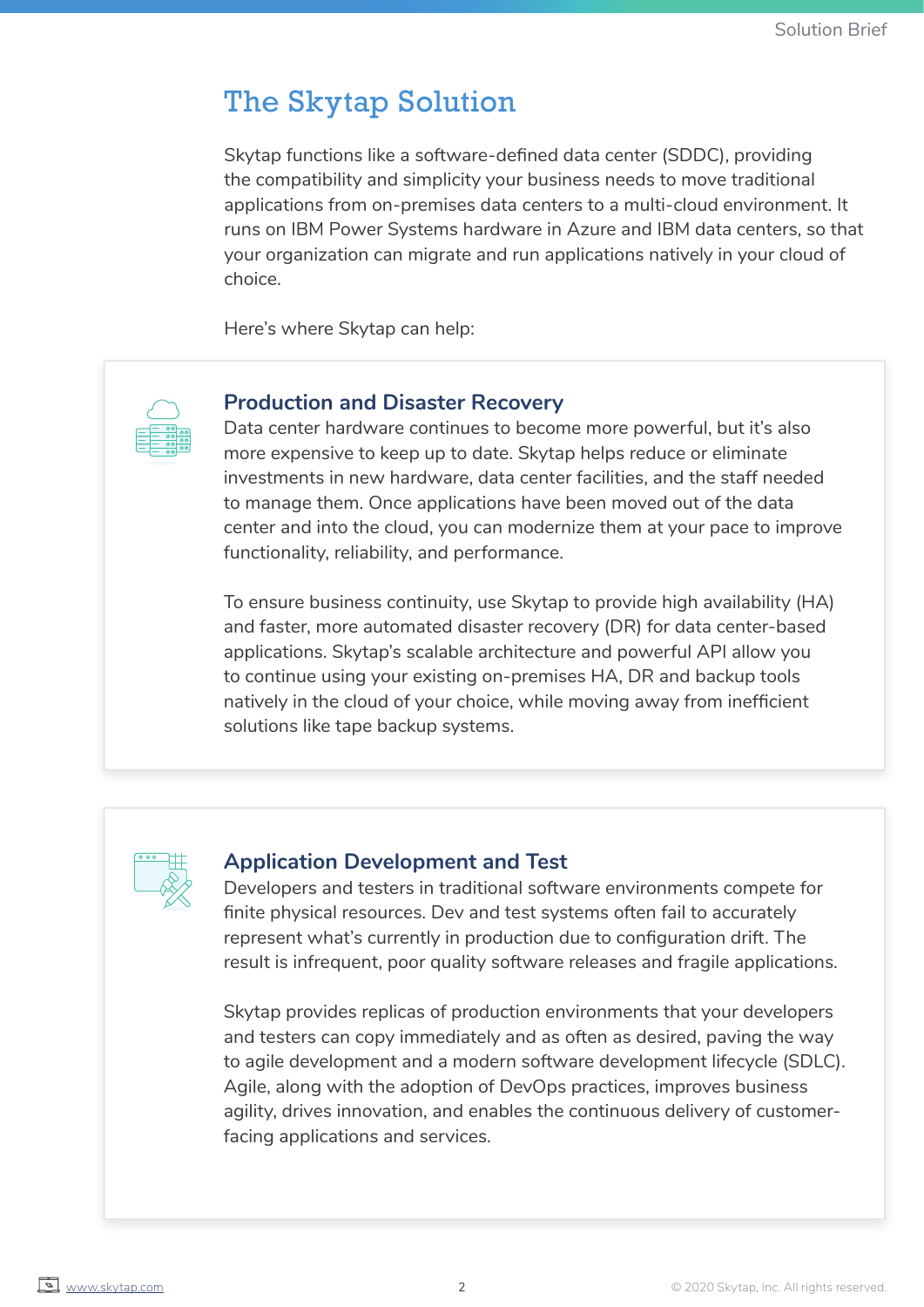

## **Virtual Training**

Global remote working has driven an explosive demand for virtual training and self-paced offerings that on-premises infrastructure can't support. Physical labs only support in-person participation and maintaining them is often time-consuming, expensive, and technically challenging. Skytap, through its Course Manager subscription add-on, allows you to deliver easy to use, high-performance virtual lab environments that are essential for providing successful virtual technical education to a global workforce.

Training teams can quickly provision labs, distribute access details, and share training assets. Students gain access to their training labs and assets from wherever they're connected, whether for self-paced, on-demand courses or instructor-led training. Instructors can create virtual classrooms for multiple students, easily adding or removing attendees up to the last minute. Operations staff and instructors have full visibility and control, with comprehensive administrative tools and over-the-shoulder access. Support for the LTI standard provides straightforward integration with existing Learning Management Systems (LMSs), making it easy to add virtual labs to both instructor-led and on-demand classes.



### **Demo and Proofs of Concept**

Prospective customers need to see products in action with well-executed product demos or POCs tailored to their specific needs. However, sales teams often lack the requisite infrastructure and resources to configure custom environments for each demo, often resulting in a poor, unpredictable user experience.

Course Manager by Skytap lets your sales teams deliver end-to-end demos and POCs that mirror production environments without building costly infrastructure. Demo teams can build and clone easy-to-use templates that let your customers learn, understand, and test drive products from wherever they are, using just a web browser. Give prospects access to self-guided, on-demand demos so they can get hands-on experience with your offerings at their convenience.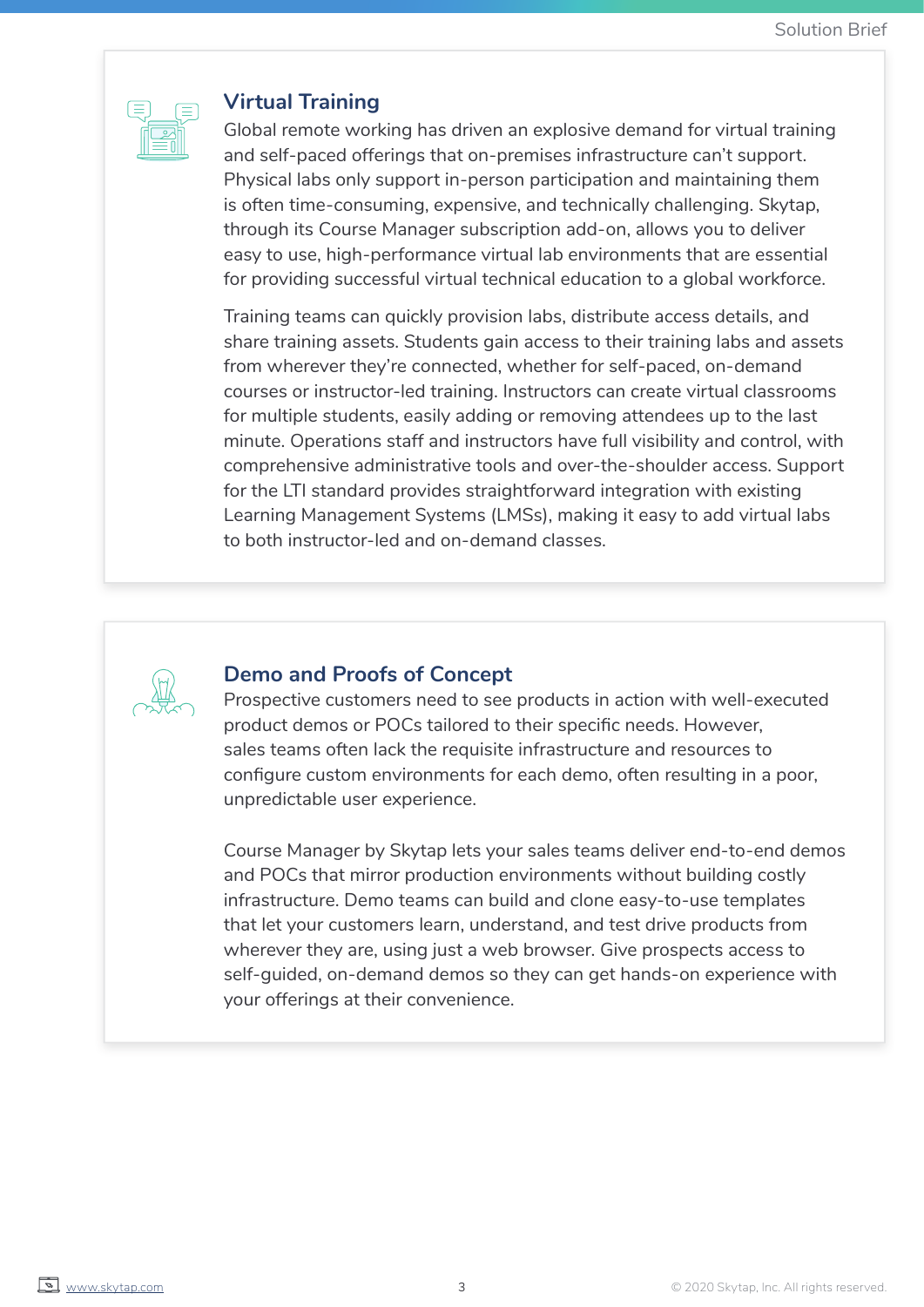## Skytap Features

Skytap delivers a rich feature set that enables powerful development, test, and business continuity capabilities. At the same time, its simplicity and friendly user interface makes it ideal for training, demos, and POCs. Skytap replicates even the most complex application environments, including middleware, operating system, and Level 2 and 3 network connections, and allows users to clone and discard multiple production-quality environments as needed.

#### **Software-defined data center**

Skytap establishes an exact replica of on-premises data center environments on Power Systems or x86 virtual machines residing in either Azure or IBM Cloud, including infrastructure, storage, networking, OS, middleware, memory state, and applications.

### **Support for Power and x86 workloads**

Skytap is the only cloud service to support AIX, IBM i, and Linux on Power running together with x86 VMs.

#### **Consumption-based pricing**

Pay only for actual resources used, reducing CAPEX. Skytap offers reserve capacity pricing incentives for consistent capacity use.

#### **Dynamic environments**

Create and discard clones of production-quality environments, each of which is a SDDC that contains everything an application needs to run.

#### **Self-service capabilities**

Users can instantly access and selfprovision as many production-quality environments as they need, on demand.

#### **Automation and tool integration**

Automate managed VMs and environments using automation tools through REST APIs, CLI, or automation packs. Integrate existing development, test, and DevOps tools via REST APIss or open source integration.

#### **Management and control**

Manage and control user roles, tags and usage labels, alerts, usage quotas, and automatic shut down or suspend/resume. Control and automate management functions with REST APIs.

### **Reliable, flexible global infrastructure**

- » 99.95% availability SLA
- » Multi-tenant architecture using choice of public or private data center regions
- » Global reach, local presence in North America, EMEA, and APAC regions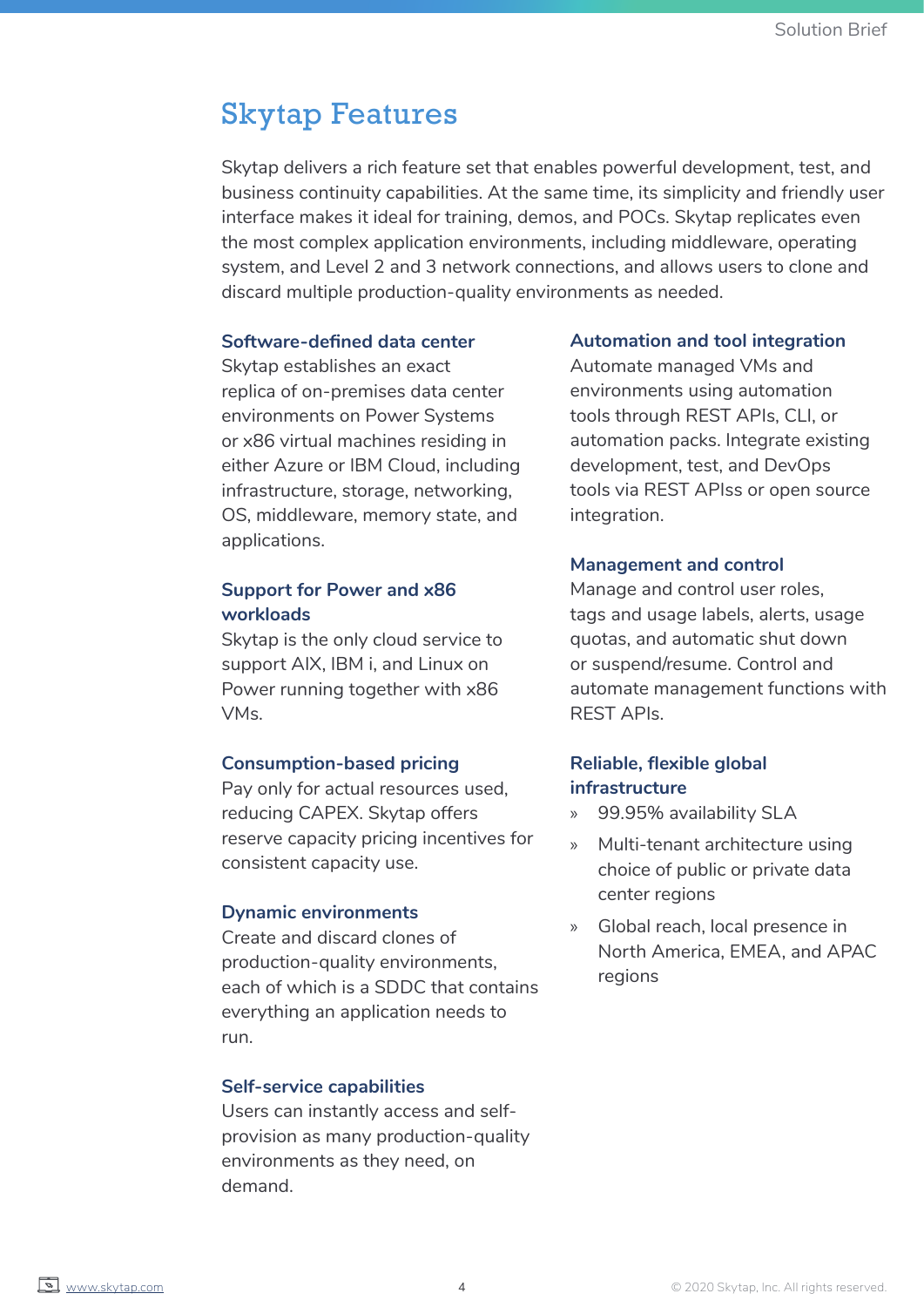**Global Reach, Local Presence**

| 99.95% availability<br><b>SLA</b>                                                                                                                                                |  | AIX/IBM i/Linux on<br><b>IBM Power Systems</b><br>or x86 VMs                                                                                                                       | Choice of public or<br>private data center<br>regions |                                                                                                                                  | North America, EMEA,<br>and APAC regions |
|----------------------------------------------------------------------------------------------------------------------------------------------------------------------------------|--|------------------------------------------------------------------------------------------------------------------------------------------------------------------------------------|-------------------------------------------------------|----------------------------------------------------------------------------------------------------------------------------------|------------------------------------------|
| <b>Software-Defined Data Center Envirionments</b>                                                                                                                                |  |                                                                                                                                                                                    |                                                       |                                                                                                                                  |                                          |
| <b>Complex Application</b><br><b>Environment Support</b><br>Individual clone-able<br>environments combine<br>compute, networking, and<br>storage for a full stack<br>application |  | Software-defined<br><b>Networking</b><br>Unique support for complex<br>Layer-2 and Layer-3<br>networking, along with secure<br>VPN and NAT connections to<br>external environments |                                                       | <b>Flexible Resources</b><br>Highly customizable compute,<br>networking, storage, and OS<br>resources, as well as BIOS<br>access |                                          |
| <b>Self-service Capabilities</b><br>Instant, on-demand<br>provisioning and access<br>to production-quality<br>environments                                                       |  | <b>Templates</b><br>Read-only templates of<br>configured environments<br>allow instant provisioning                                                                                |                                                       | <b>Environment Cloning</b><br>Exact copies of complete<br>application environments<br>prevent configuration drift                |                                          |
| <b>Environment/VM Automation</b><br>Support for popular tools<br>via REST APIs, CLI, and<br>automation packs allows<br>automation of managed VMs<br>and environments             |  | <b>Easy Migration</b><br>Skytap's container-based<br><b>Advanced Import Appliance</b><br>helps validate and import VMs<br>to Skytap environments                                   |                                                       | <b>Straightforward Integration</b><br><b>REST APIs and open-source</b><br>integration allow the use of<br>existing tools         |                                          |

**Infrastructure**

**Public or Private Option**

**Traditional Application Support**

**Highly Available**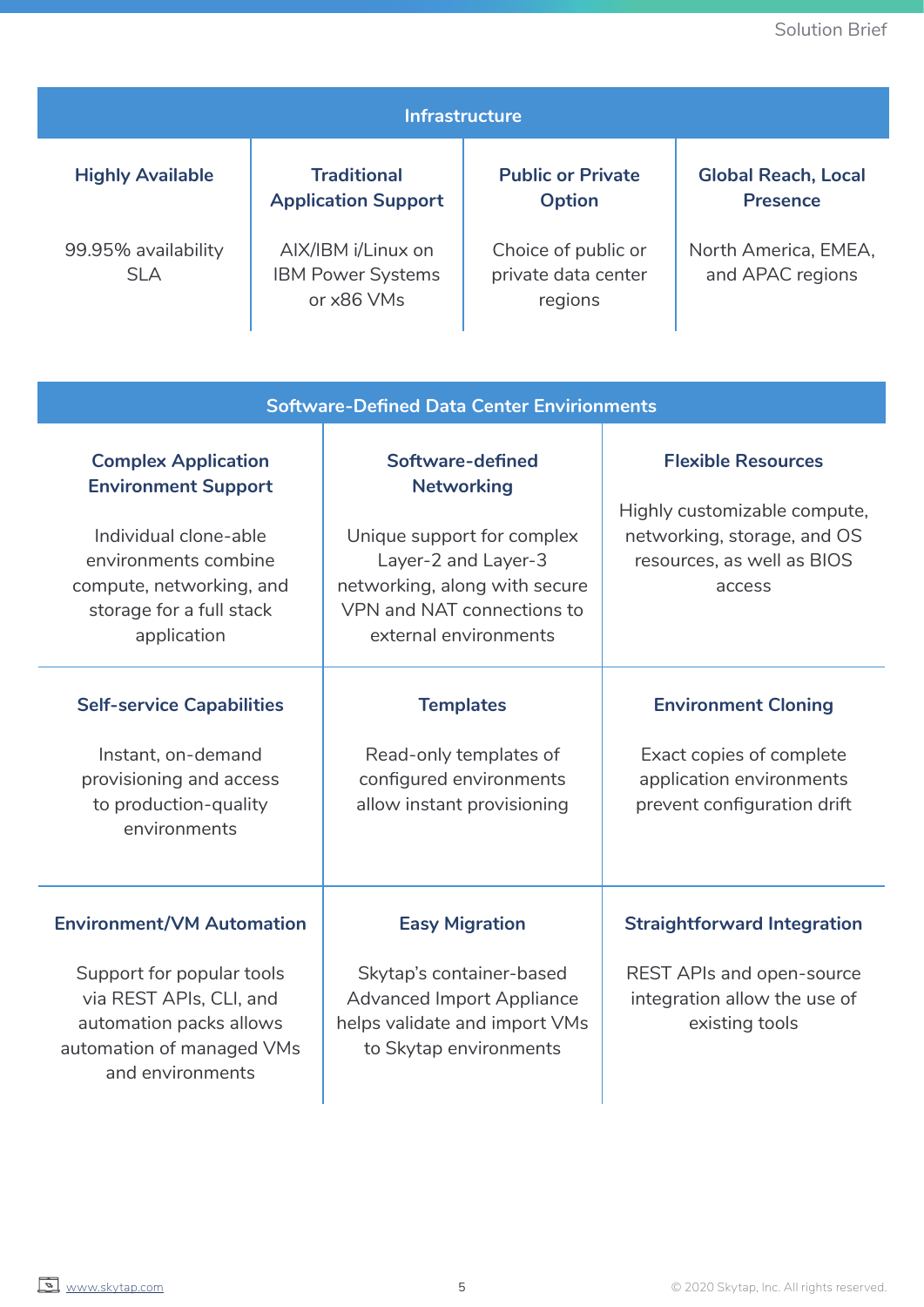# Why Choose Skytap?

Public cloud providers largely focus on cloud-native applications and workloads and, as such, typically require significant configuration and rewriting or rearchitecting in order to migrate traditional applications, workloads, or complex environments. Skytap abstracts many of the complexities found in cloud environments so that traditional applications operate in their native format, while retaining all their environmental configurations, including infrastructure, storage, networking, OS, middleware, and memory state. Your teams can use and work with applications and workloads as they always have, while gaining access to cloud capabilities they didn't have before.



Here's what makes Skytap the right choice for any use case that benefits from moving to the cloud:

**Unique technical capabilities** allow traditional Power workloads to run in the cloud as they exist in data centers, including network configurations. During the process of importing VMs, vApps, and LPARs, Skytap captures information to replace an application's complete, on-premises configuration, ensuring the integrity of complex, often fragile applications.

**Production-quality environments** that users can quickly replicate and delete when needed allow developers, testers, trainers, and demo teams to dramatically increase the pace, quality, and scalability of their work.

**Easy access to cloud capabilities** including a rich, easy-to-use portal, environment self-provisioning, and REST APIs make it easy for users to start being productive right away, and put a full range of cloud services within reach for traditional applications.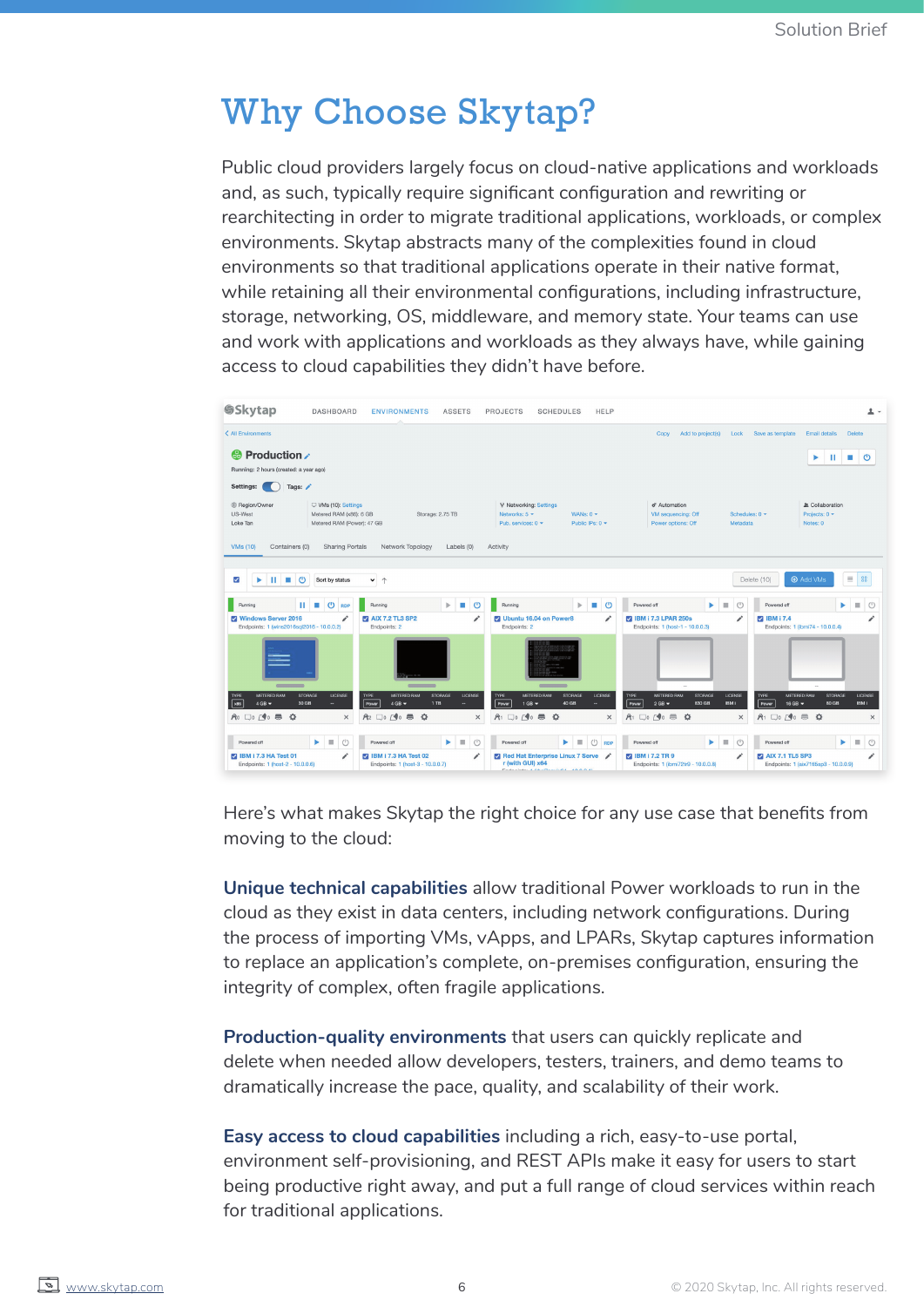# How Skytap Works

- 1. Create environments by importing VMs, vApps, or LPARs. Skytap mirrors an application's complete, on-premises configuration, allowing it to be migrated without change.
- 2. View environments, which include everything the application needs from VMs to network and development resources.
- 3. View and manage networks, which are replicated during import. Software-defined networks replicate on-premises topologies down to layers 2 and 3. Configurations can include VPN connections to external clouds or data centers.
- 4. Save templates once environment and network configurations are complete, each can be saved as a single read-only template that can be easily shared.
- 5. Enable self-service access to templates so users can deploy a new, running environment with a single click.
- 6. Create template library of personal, company, or Skytap public templates
- 7. Manage access and usage quotas by users, group, or department
- 8. Track usage by resource, region, department, groups, or users

Take the [Skytap Product Tour](http://skytap.com//product-tour/) to learn more.